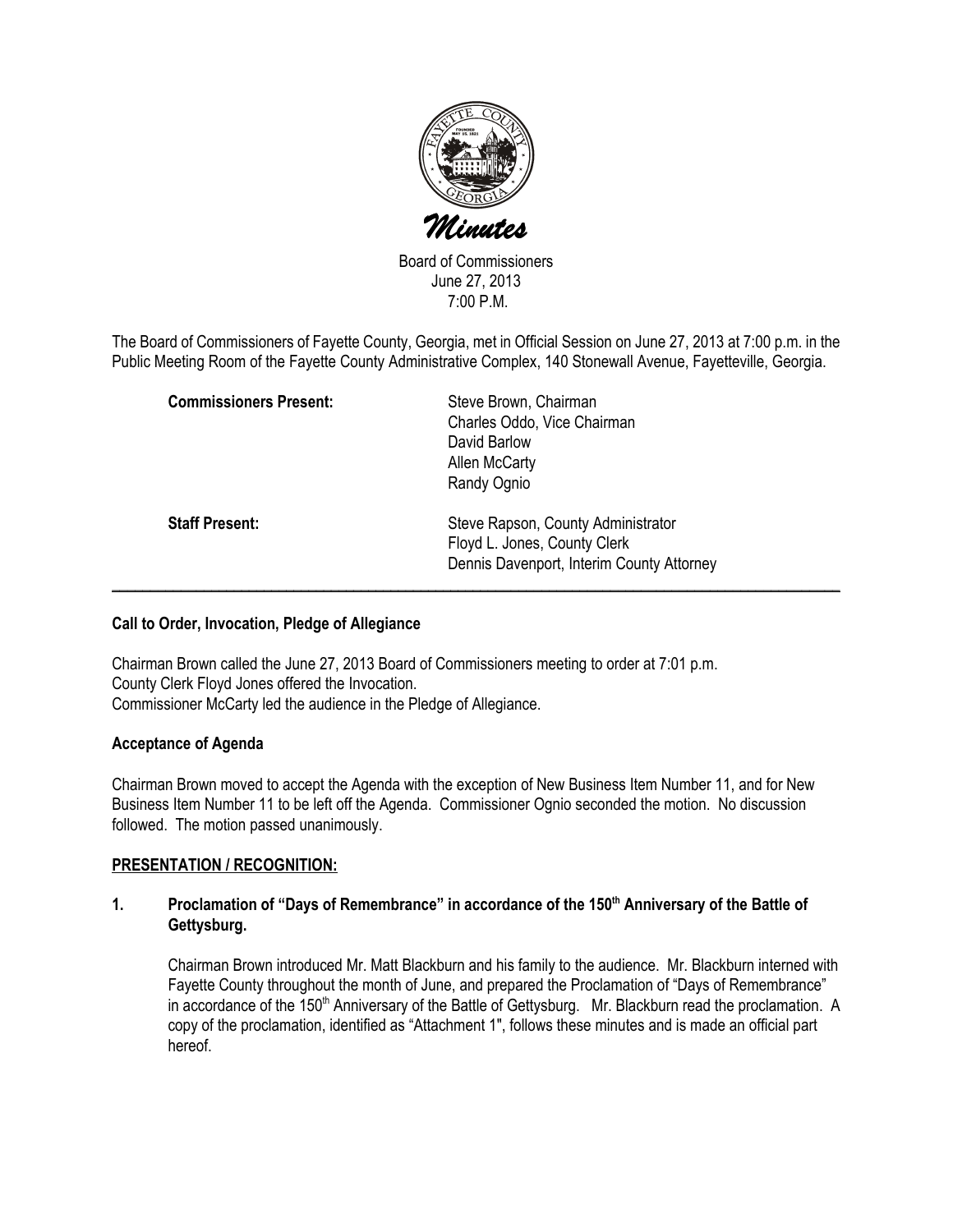### 2. Recognition of the promotion of Fire Chief David Scarbrough and Deputy Fire Chief Tom Bartlett.

Chairman Brown announced that the County had a couple of gentlemen who were serving in interim positions, and those positions were "becoming final." He first introduced Fire Chief David Scarbrough and spoke of Chief Scarbrough's qualifications. Chief Scarbrough was then presented and pinned with his Fire Chief badge. Chairman Brown next introduced Deputy Fire Chief Tom Bartlett and spoke of Deputy Fire Chief Bartlett's qualifications. Deputy Chief Bartlett was then presented and pinned with his Deputy Fire Chief badge. A copy of the request, identified as "Attachment 2", follows these minutes and is made an official part hereof.

### PUBLIC HEARING:

### 3. Public Hearing on the County's proposed annual budget for Fiscal Year 2014 which begins July 1, 2013 and ends June 30, 2014, and consideration of Resolution 2013-14 adopting the Fiscal Year 2014 budget.

County Administrator Steve Rapson explained that this was the final public hearing with regard to the adoption of the Fiscal Year 2014 budget. He told the Board that there were no changes from the June 13, 2013 public hearing, and so there was no presentation to be given.

Lee Hearn: Mr. Hearn spoke for twenty minutes expressing his concerns about the "fiscal cliff that looms ahead for Fayette County." Mr. Hearn's comments included concerns about:

- A) Changes to the Defined Benefit Pension Plan, including not funding the plan for Fiscal Year 2014.
- B) Inequitable Local Option Sales Tax (LOST) negotiations.
- C) Operating transfers from Special Revenue Funds to the General Fund.
- D) Lack of funding for the Recreation Department.
- E) Continuation of Stormwater Utility Fees and budgeting for a Stormwater Special Purpose Local Option Sales Tax (SPLOST).
- F) Effects on Public Safety with the "dismantling" of the Marshal's Department and the small number of Sheriff's vehicles being replaced.
- G) Lack of funding for the Road Department for vehicles and heavy equipment.

Mr. Hearn also expressed concerns about the Capital Improvement Plan, including:

- A) The location of \$2.38 million of Criminal Justice Center 2000 bond issue "that the County didn't even know it had", and questions about how the money would be spent.
- B) No new technology improvements being proposed except those that the previous Board funded for the Technology Strategic Plan.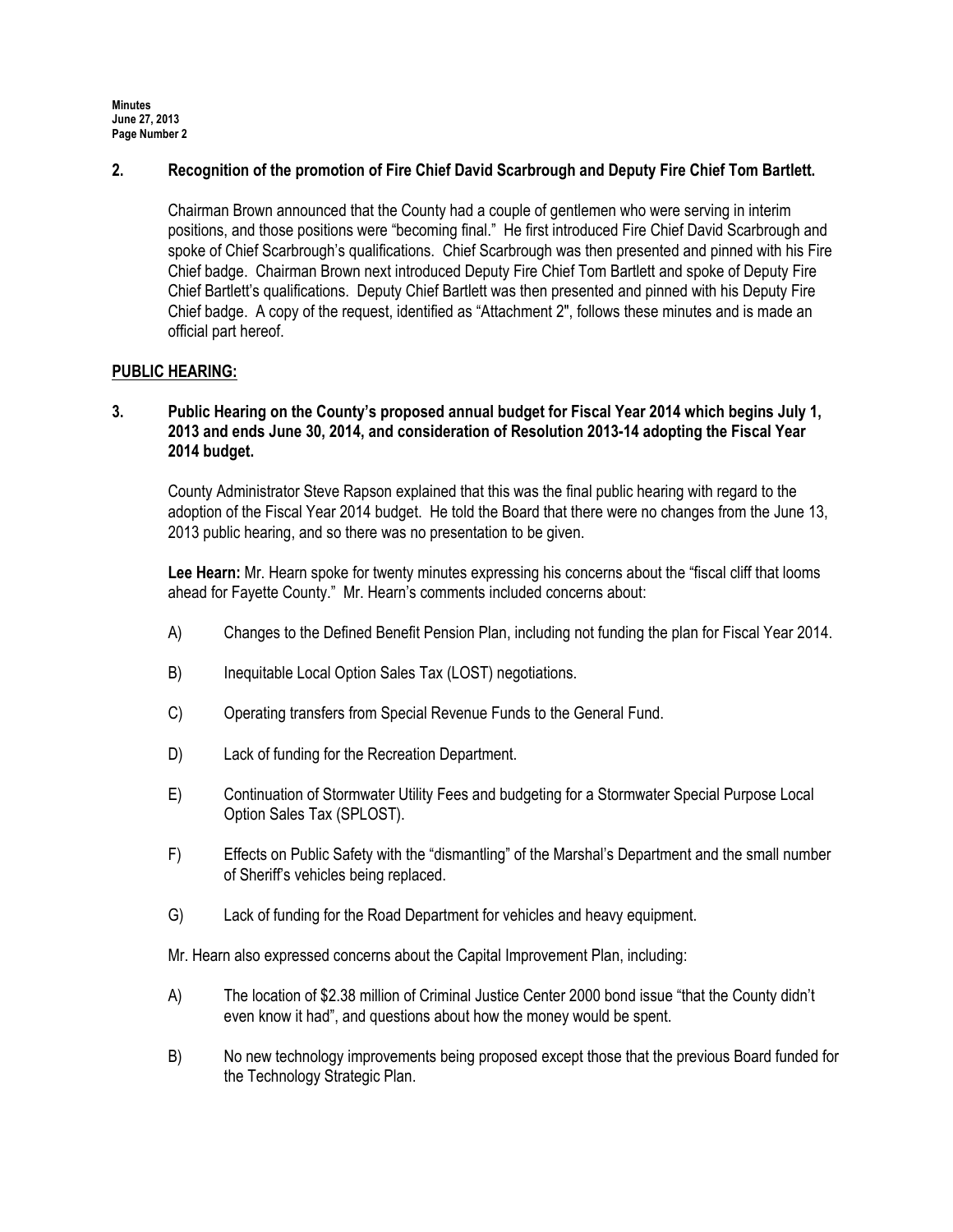- C) Questions about where future funding for Capital Improvement Projects would come from.
- D) The removal of funding from the "recreation function."

Mr. Hearn asked Chairman Brown to explain how the County had deficit budgets when the undesignated cash reserve increased during three of the four years he was in office; two of those years serving with Mr. Brown. He stated that the current Board inherited "over \$300 million in undesignated cash reserves during declining revenues", and that meant "great budgeting" not deficit budgeting. He recalled that County Administrator Steve Rapson said firefighters and Sheriff's deputies could retire at age fifty-five, but that he failed to mention that the Board removed their health insurance coverage if they had twenty years of service and had reached age fifty-five. He closed saying that his family has been paying taxes in Fayette County for five generations, and to expect to see him often. A copy of Mr. Hearn's manuscript that he read, identified as "Attachment 3", follows these minutes and is made an official part hereof.

Emory McHugh: Mr. McHugh spoke for about 28 minutes about his concerns with the proposed Fiscal Year 2014 budget. Mr. McHugh's spoke about his personal and professional qualifications. He also spoke about the impossible task given to former County Administrator Jack Krakeel and current County Administrator Steve Rapson before he commented on why he could not be a "team player" with the current Board for the following reasons:

- A) Concerns that reductions to health insurance expenditures essentially balanced a large part of the budget on the backs of employees.
- B) Fayette County is no longer competitive with other jurisdictions in the area of benefits, and that this will lead to an exodus of all good, trained employees.
- C) Changes are hurting workers financially, killing employee morale, and taking away incentives to do a good job.
- D) The Board is providing the necessary ingredients for the "Fraud Triangle". Essentially, the Board is providing employees with opportunity, pressure, and rationalization to commit fraud. He mentioned that he thought "that you can basically make any employee dishonest" and that if he were a dishonest employee he could have "easily taken the \$2.38 million that your CFO and auditors didn't even know existed."
- E) Concerns that the financial pain inflicted upon employees was entirely unnecessary.
- F) Concerns about the Board's failure to negotiate a fair Local Option Sales Tax (LOST) agreement, and the financial ramifications of the negotiated LOST agreement. He spoke about the amount of rollback he received on his County M&O property taxes as compared to Chairman Steve Brown and Chief Financial Officer Mary Parrott, who live in Peachtree City and Fayetteville, respectively. He suggested that the Board's agreement with the cities was a worse deal for him and a better deal for Chairman Brown. He mentioned that if the Board members felt compelled to send money to help pay taxes for the poor Delta pilots in Peachtree City, that they use their own checkbooks and leave his tax money alone.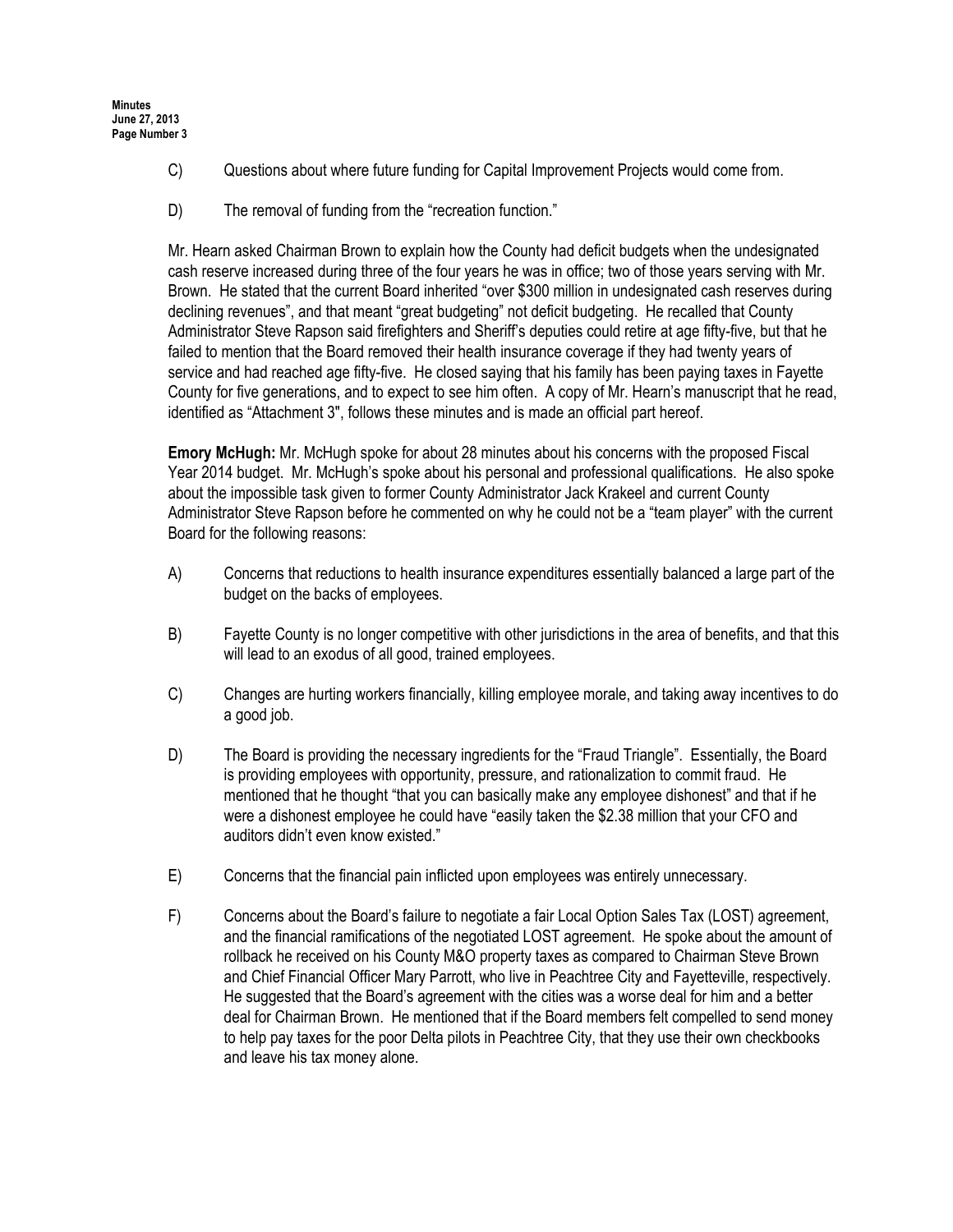- G) Angst about the \$1 million that the Board decided to withhold in terms of contributions to the Defined Benefit Plan, the results of not funding the plan, and how Georgia law requires local governments to fund their pension plans.
- H) Concerns about how the actuary determines the liability of the pension fund and the assumptions that are used in making the determinations.
- I) Concerns over "Other Financing Sources" that are not really revenues but represent transfers or the movement of monies from other budgeted funds. He suggested that the Board decided to transfer or "steal" \$571,000 from the Fire, E-911, EMS and Street Lights Special Tax District Funds to balance the budget.
- J) Concerns with "Appropriated Fund Balance" which is the reassignment or re-designation of funds that have been budgeted in previous years for other projects.
- K) Questioning whether the Clerk of Superior Court, Sheila Studdard, gave up \$71,428.00 in jury script fees, and asking how many people believed she would refuse to pay jurors who have performed their jury duty as required by law.
- L) Questioning why the Board thought it was a good idea to lose \$7.8 million in this next year in economic value alone.
- M) Concerns about the length of time it would take to replace the County's fleet, including Public Safety vehicles and necessary equipment.
- N) Intrigue about the Stormwater Utility, how it is still around after six months of the Tea Party being in total control, and how the Fiscal Year 2014 budget actually contains funding for an election this fall for the voters to approve a Special Purpose Local Option Sales Tax (SPLOST) to fix Stormwater infrastructure. He suggested the real reason for the SPLOST vote was to keep the Tea Party in power.
- O) His belief that money currently exists to make needed Stormwater Infrastructure Improvements, but instead of spending the money on those purposes, the Board intends to pay for other projects on their list.
- P) Concerns that the future of Fayette County will reflect what has already occurred in Fayetteville and Peachtree City, both of which have had economic problems, and that the Tea Party's philosophy is one that would have the citizens in the right frame of mind to vote a tax increase upon themselves.

Mr. McHugh closed his statements saying the Tea Party has attacked the messenger as a "disgruntled employee", "name caller" and "not a team player" because they do not have any answers when the right questions are asked or the true facts are presented. A copy of the manuscript Mr. McHugh read, identified as "Attachment 4", follows these minutes and is made an official part hereof.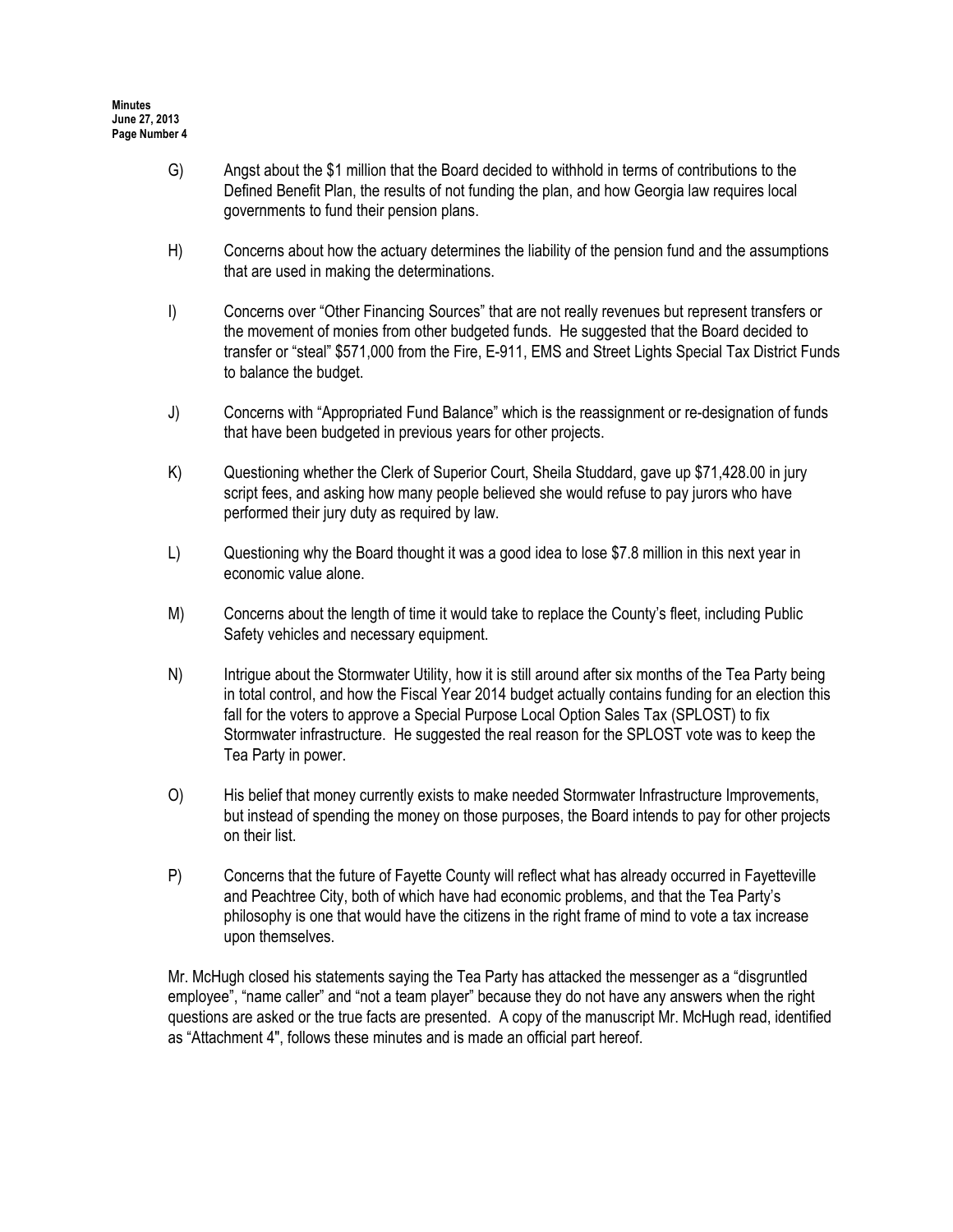Bob Ross: Mr. Ross commented on the length of time the previous speakers took with their comments, and he pointed out that no member of the current Board is a member of the Fayette County Issues Tea Party. He said he knew that fact since he is the co-founder of the Fayette County Issues Tea Party, that he knows it better than anybody, and that he maintains the roster and website. Mr. Ross also spoke of his support for the proposed Fiscal Year 2014 budget before he thanked County staff and leadership for their work on the budget.

Frank Gardner: Mr. Gardner spoke about the comments given by Mr. Hearn and Mr. McHugh, and he reminded everyone that it was the previous Board that implemented the Stormwater Utility Fee that charged everyone in rural Fayette County. He was amazed that, even though Mr. Hearn and Mr. McHugh did not attend the three Stormwater Town Hall meetings they "bash" the Commissioners who are listening to the people. He thanked the Board for working on behalf of the citizens of Fayette County.

County Administrator Steve Rapson: County Administrator Rapson replied to the concerns expressed by Mr. Hearn and Mr. McHugh. Specifically, Mr. Rapson replied to the concerns expressed about:

- A) The Defined Benefits Pension Program
- B) Local Option Sales Tax (LOST) renegotiations.
- C) Operating Transfers.
- D) Allocations made to Peachtree City and Tyrone so that Fayette County citizens can participate in city recreation programs without having to pay surcharges.
- E) Stormwater Utility and the proposed Stormwater SPLOST ballot issue.
- F) Public Safety and the Marshal's Office.
- G) Sheriff's vehicle replacements.
- H) The \$2.3 million associated with the Criminal Justice Center, and how a portion of the money would fund the Justice Center and the other part of the funds would be used to renovate the old jail.
- I) The reasoning behind why the Recreation Department and the Technology Plan was not funded as requested.
- J) The Five Year Capital Improvement Plan and the Vehicle Equipment Replacement Plan.
- K) Public Integrity and Trust, and the importance the Board, staff and he places on integrity and trust. He said he has an open door policy, and that Mr. McHugh could have come to him at any time from January to May discuss the issues he raised.
- L) The employee Health Plan.
- M) Employee morale.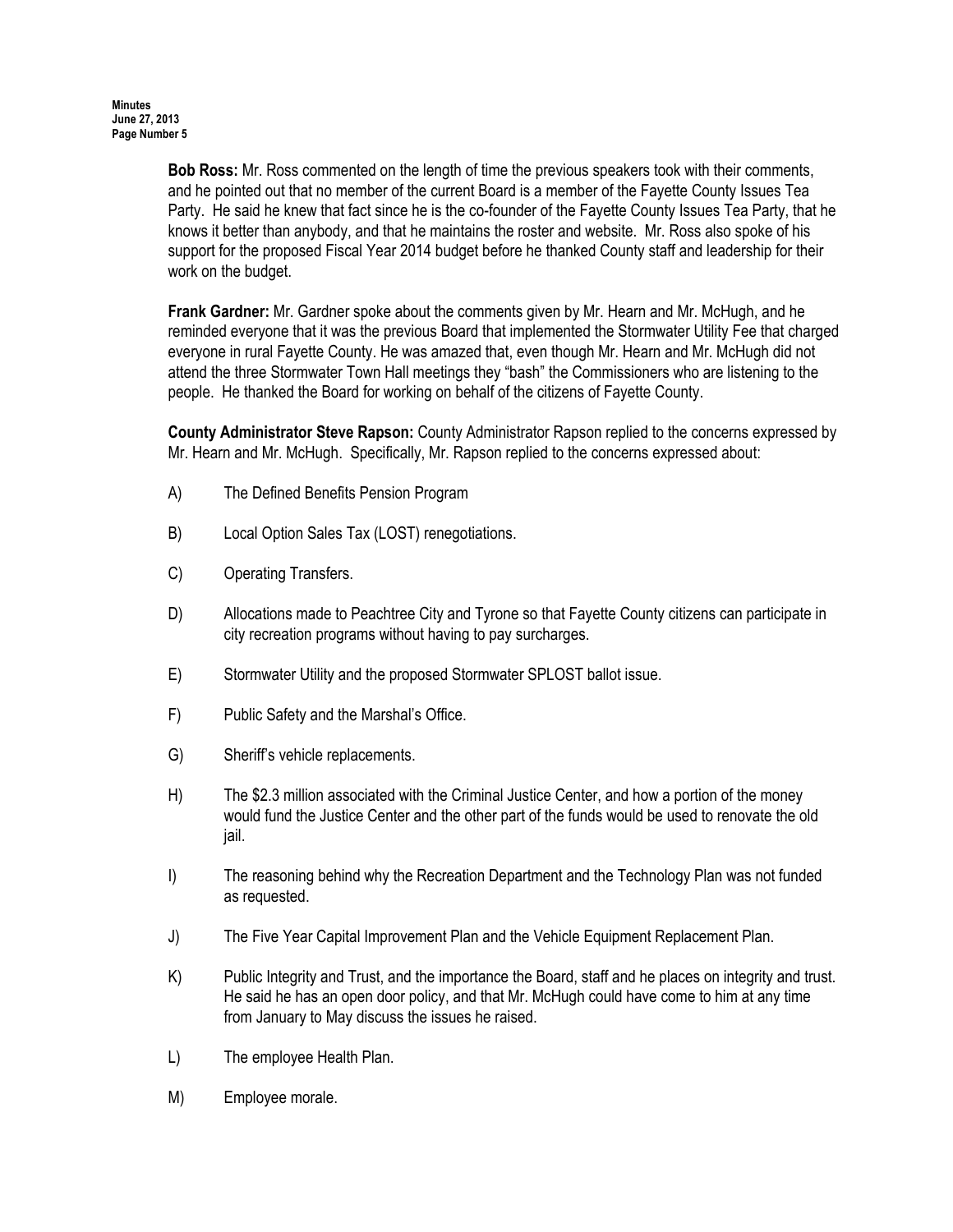- N) How Mr. McHugh was trying to do linear math with pension plans, when pension plans are actuarial based. He agreed with Mr. McHugh that the ACCG Actuarial Tables and the assumptions the ACCG Defined Benefit Plan used were bad, but that he had not met a plan that would let him change their assumptions.
- O) The "Transfer Interfund Operations".
- P) That Clerk of Court Sheila Studdard did lower her jury witness fees, and she did so in conjunction with working with the Superior Court judges.
- Q) The aging Public Works equipment and fleet, but while the County may have \$12 million worth of expense that is vehicles and equipment, the county also has \$5 million funded to pay for it.

Mr. Rapson closed his reply saying that in Fiscal Year 2013, Fayette County spent \$6 million in fund balance just so its checks would clear, and that when \$6 million is used out of fund balance there is a problem. He said the option is to either raise property taxes or reduce spending, and the Board chose to make some hard decisions. He said it is the same type of decisions Fayette's residents have been making for the past five or six years, and the decision was to reduce spending. He explained the reductions were a collaborative effort made up of elected officials, Constitutional Officers, the Justice System and County management. He said everyone came together and made hard decisions, and that the decisions were made publically and with complete transparency. He explained that the changes that were put into place for Human Resources, financial policies, the retirement plan, and the medical plan will impact all future years. He told the Board that his focus was to do what was in the best interest of Fayette County by using a three-to-four year outlook and by focusing on implementing best practices. He said this approach made making those hard decisions a lot easier. Mr. Rapson reported that the Fiscal Year 2014 budget was balanced, and it was done so without using fund balance, without a property tax increase, and without reductions in service delivery. He added that the budget was also balanced including the one-time incentive salary adjustment. He thanked Chief Financial Officer Mary Parrott, Budget Officer Sergio Acevedo, the Finance staff, and the Constitutional Officers. He said the management team had accomplished this budget over the last five months, and that while there was still work to be done, it was a good start. A copy of a transcript detailing Mr. Rapson's comments, identified as "Attachment 5", follows these minutes and is made an official part hereof.

Chief Financial Officer Mary Parrott: Chief Financial Officer Mary Parrott replied to a concern that Mr. McHugh addressed during his comments. She said she understood Mr. McHugh to say that the County did not know that it had \$2.38 million and that he could have taken the money and left. She said she begged to differ since the \$2.38 million was in the County's bank account. She said the issue is that it was in a different fund since it is associated with the Bond Issue of the Criminal Justice Fund. She said it was not in that fund, but it was a fixed asset fund. She concluded that the funds were moved to the right place, that they were not lost, and that the County actually reconciles its cash every day.

County Administrator Steve Rapson: County Administrator Rapson added that the county would issue a press release after the meeting, since Moody's in New York City had indicated that they wanted to review the County's bond rating in order to reaffirm the bond rating. He reported that Moody's actually had reaffirmed the County at an Aa Bond Rating with a positive outlook. He read a portion of the letter to the Board, and explained Moody's rational for why Fayette County was rated the way it is rated. He concluded that the County had missed an Aaa Bond Rating based on the deficit budgeting that has occurred in the last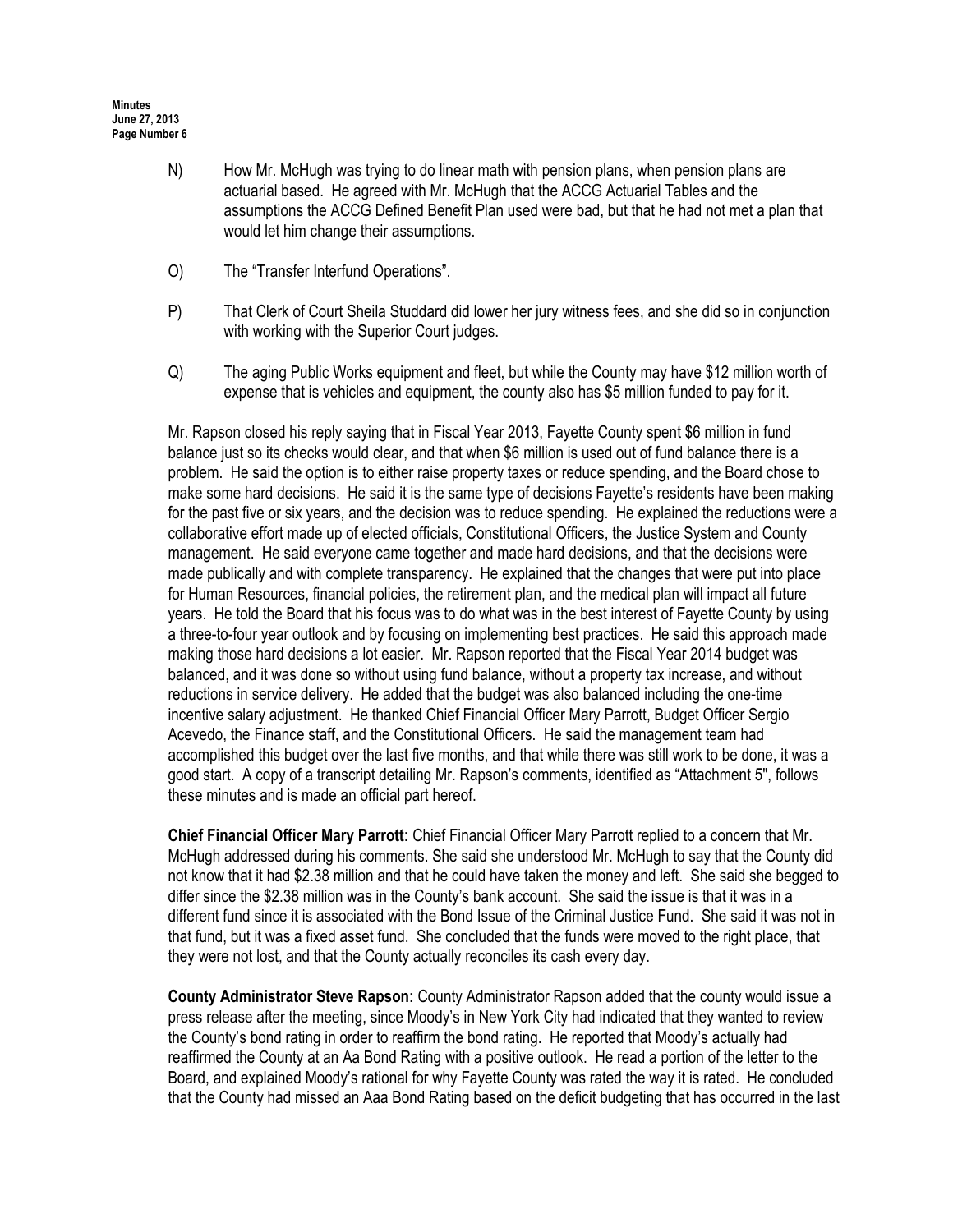few years. He stated the letter from Moody's would be shared with the press at the end of the meeting as well. Copies of the consulting letter, research document, and press release, identified as "Attachment 6", follow these minutes and are made an official part hereof.

Commissioner Oddo: Commissioner Oddo commented that there were some concerns expressed about the lack of transparency from this Board. He pointed out that there had been almost two hours of talking about what was going on in Fayette County, and that it signified that the County was pretty transparent.

Commissioner Ognio moved to approve the Fiscal Year 2014 budget as it stands. Commissioner Barlow and Commissioner McCarty seconded the budget.

Commissioner Ognio: Commissioner Ognio pointed out that Mr. McHugh made a great point to do away with the Defined Benefit Program toward the end of his speech, and that he basically made the case that a Defined Benefit Pension Program was unsustainable no matter how much money was thrown at it. He said he did not know how Mr. McHugh could be complaining about what the Board did to the plan, and that it was his opinion that the Defined Benefit Plan "needed to go". He explained that Mr. Rapson made changes that may save the Defined Benefit Plan; although that is yet to be seen. He said he wanted everyone to know that Defined Benefit Plans across the municipalities have gone bankrupt leaving no retirement plan for retirees.

Commissioner McCarty: Commissioner McCarty said that if a person retired on the Defined Benefits Plan, then the County would lose that person while paying a goodly portion of what he was making. And then that retired employee has to be replaced with someone else, and the County would have to pay that person as well. So there are two salaries going out while there is only one working person left. He said he was against the Defined Benefit Pension Plan from the beginning, and that the County Administrator had done an excellent job of resolving the issue the Board had with it.

Chairman Brown: Chairman Brown stated that if an entity got into intense deficit spending and into a retirement plan that Mr. McHugh indicated could not be afforded, that there was a name for it: the State of California and the City of Detroit. He said both entities have been run into the ground, and other entities across the United States are also running into the ground since they are bankrupt. He implied that Fayette County was different since it has created a balanced budget. Chairman Brown then spoke about the Stormwater Utility saying that he opposed "the wretched piece of ordinance". He reminded everyone that the Board held three Town Hall Meetings, and that several people recommended a Stormwater Special Purpose Local Option Sales Tax (SPLOST). He said the County was looking at the issue and that the SPLOST was proposed for two years in order to raise money to fix the problems. Chairman Brown commented on how previous Boards did not replace vehicles unless they fell apart or crashed. He thought it was hypocritical for someone to criticize the Board for saying "We're making vehicles go a little longer on mileage" when the previous Boards did not replace any vehicles to the point that there were sixty vehicles requested to be replaced in one year. He said that practice was bad and negligent. Chairman Brown invited Mr. Hearn to look at previous budgets to see what deficit spending looked like. He also commented on how the recent Local Option Sales Tax (LOST) renegotiations unified the county and made everyone believe they had done something right, but that Mr. Hearn and Mr. McHugh were complaining about that. Chairman Brown responded to Mr. McHugh's comments by telling about how his wife attended the finest medical school in the world, and how those bills were paid for another ten to fifteen years. Concerning the Delta pilots, Chairman Brown thanked God for them saying many of them had served in the Air Force, Army, Marines, and the Navy, and many had flown combat missions. He said he was grateful for the Delta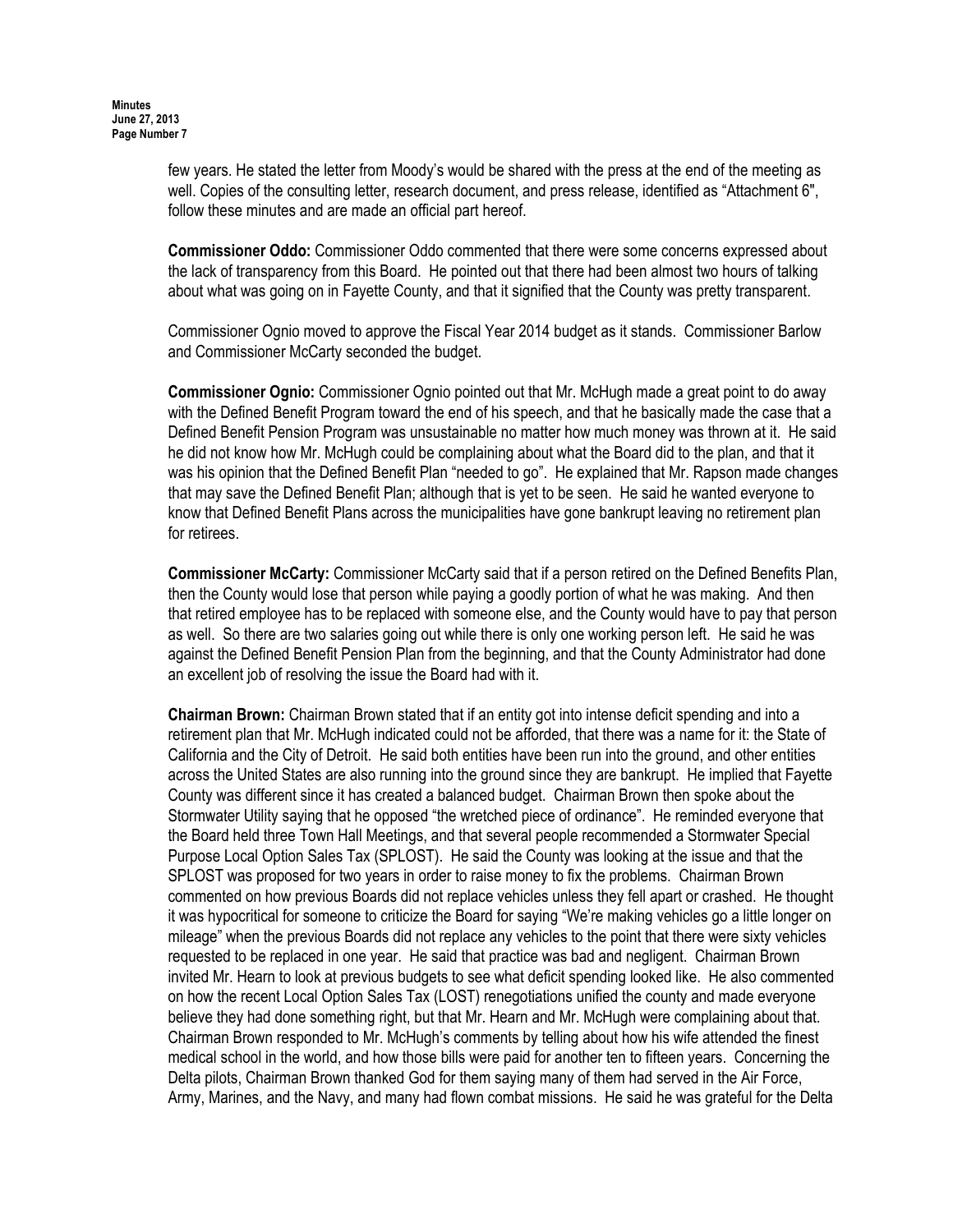pilots that Mr. McHugh did not like, and he thought they were wonderful people. Chairman Brown thought Mr. McHugh's point that Mr. Hearn and Mr. Horgan could not raise taxes like they wanted to in order to pay for deficit spending was foolish. He pointed out that the current Board made a promise to balance the budget, and the Board kept that promise. He agreed that County Administrator Rapson had asked to make the changes in a two year time span, but that the Board limited him to one year. He said the Board wanted to get the issue over with, and then move forward in a positive direction in future years. Chairman Brown closed his comments saying he appreciated people like Mr. Gardner who make their complaints, but who also contribute to the resolution of those complaints.

Commissioner McCarty: Commissioner McCarty said he was still "against the Stormwater", but it is a situation that was inherited and that has to be fixed. He stated that he was stuck with it, but the Board would devise the best way it could, with the public's help, on how to fix the problem.

County Administrator Rapson asked for the dollar amount of the budget to be read into the record before the Board made their vote.

Commissioner Barlow: Commissioner Barlow commented on the issues raised by Mr. Hearn and Mr. McHugh. He pointed out that Mr. Pat Hinchey, who was sitting in the audience, and Mr. Bob Ross had opposed the Defined Benefit Pension Plan for years. He recalled when Ms. Mary Holland made the comment that the county would spend millions of dollars more than an insurance plan was estimated to cost. He thought it was interesting that Mr. Hearn and Mr. McHugh kept complaining about how the County was not transparent, although it is the current Board who exposed what the previous Boards were doing. He continued that he videotaped the February 2013 budget meeting, and that the video is loaded onto YouTube for people to watch. He suggested that the video would show Mr. Krakeel "who staged one of the greatest financial frauds in my memory" when he set up the Early Retirement Initiative Program (ERIP) and stated "If you do what I suggest you do, we're going to save the County two million dollars." Commissioner Barlow said that was the biggest lie perpetrated on the citizens, and that was when he started campaigning to become a County Commissioner. He said he volunteered and was elected to listen to the people, but to listen to lies is not acceptable. He reminded everyone that he informed Mr. Hearn on the record, "God is not mocked. For whatsoever a man soweth, so shall he reap." He said he never heard Mr. Hearn discuss the budget in the three years that he videotaped the Commission meetings. He found it interesting that Mr. Hearn was coming up with "all this fine, wonderful, intellectual reasoning about the budget when I never, ever heard him say anything for the three years that I sat in these meetings and videotaped the meetings."

Commissioner Ognio amended his motion to approve Resolution 2013-14 adopting the Fiscal Year 2014 budget of \$76,392,796. Commissioner Barlow seconded the amended motion. No discussion followed. The motion passed unanimously. A copy of the request and Resolution 2013-14, identified as "Attachment 7", follows these minutes and is made an official part hereof.

# PUBLIC COMMENT:

Roy Bishop: Mr. Bishop said he lived on Westbridge Road and that he was glad that Public Works Director Phil Mallon was in attendance. He asked why the citizens were not given a progress report or perhaps a completion date on the work occurring on Westbridge Road. He asked if Mr. Mallon could put an end date on the project. He also asked why a 44-foot wide bridge was being built on a 24-foot road. Mr. Bishop continued that while he understood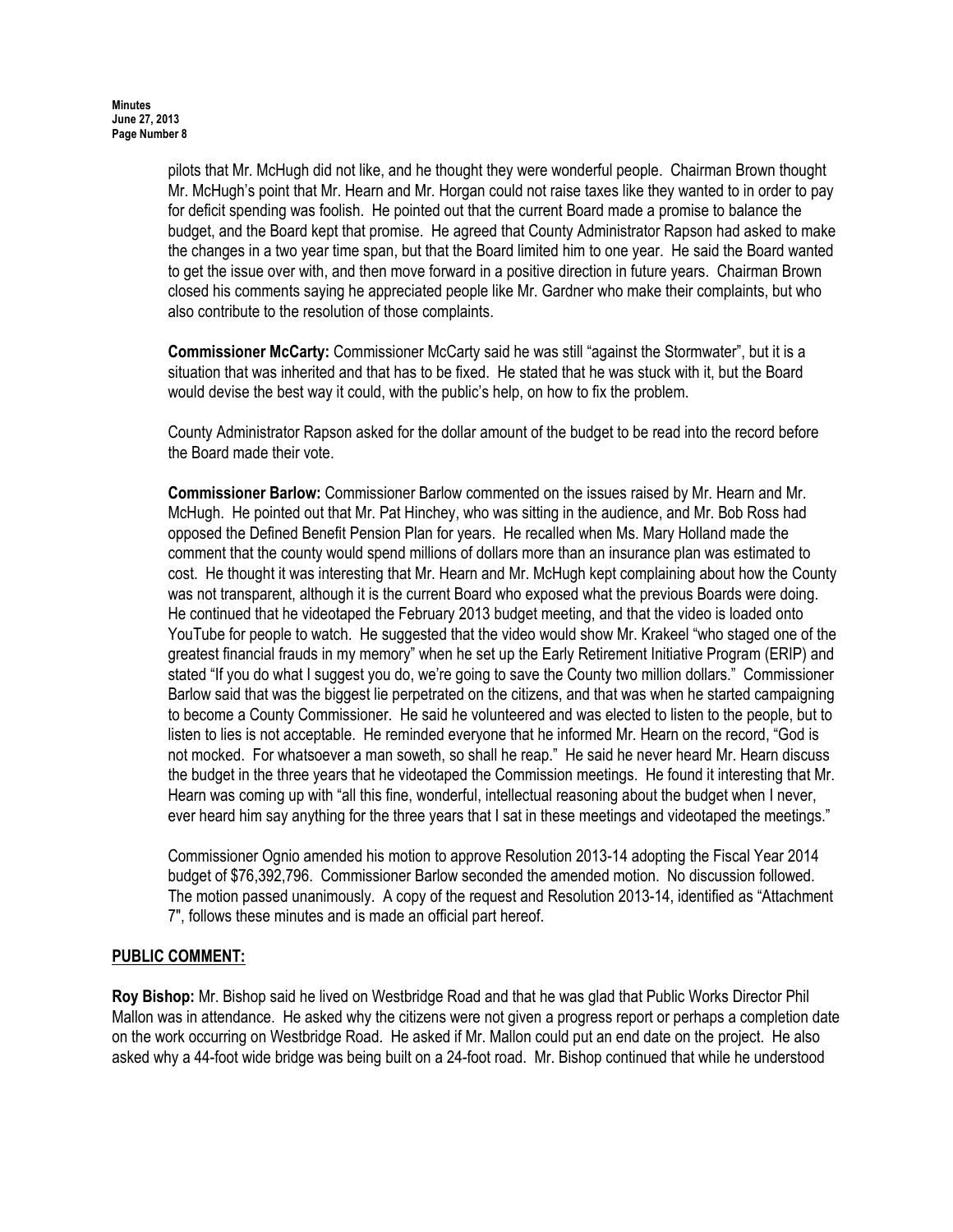the current Board's hands were tied with respect to some on-going construction projects; he did not think that someone who has already been voted out of office should be able to sign a long-term contract that is going to tie the next Board's hands.

County Administrator Rapson replied that he would provide Mr. Bishop the information he requested via email.

Donald Fowler: Mr. Fowler, a resident on Hood Road, asked for the Board's help concerning zoning issues. He briefly spoke about when the Board rezoned property for Pinewood Studios in March 2013, and how the Board said it did not want Pinewood Studios to develop into a small city. He then told of how the City of Fayetteville was trying to annex the property and surrounding areas, and how the City of Fayetteville wanted to rezone the annexed properties. Mr. Fowler explained that signs that were posted along the roads advertising the potential annexation and that the signs indicated that the properties would be rezoned from an R-70 classification to a C-70 classification. He continued saying that he attended two public hearings, and learned that the property was really going to be rezoned to a PCD classification. He said the City of Fayetteville has acknowledged the mistake, and that the city would have to re-advertise the rezoning issue and would have to correct its signs. Mr. Fowler then asked the Board to convey to the city that it opposes rezoning property near Hood Road to the PCD classification, and he asked the Board to try to provide relief for the homeowners along Hood Road. On a second concern, Mr. Fowler asked the County to look into the issue of heavy trucks using Sandy Creek Road as a "through-road" even though there were posted signs disallowing that use.

Bob Ross: Mr. Ross corrected his comments made during the Public Hearing portion of the meeting. He said he may have referred to a roster for the Fayette County Issues Tea Party, but that there is no roster. He said there is simply an email list that goes out, and that there are Democrats on the list, there are members of the Fayette County NAACP on the list, and that the roster is open to anybody and that he is happy to have everybody on the list. He repeated that there is no formal membership to the Fayette County Issues Tea Party. He also asked the Board if the County Administrator could give an analysis of the comments made about the "flight of all of our people because of all of the evils of the DP plan."

County Administrator Steve Rapson replied that the County has had maybe less than ten people who have left in the last five months that he has been at the County. He explained half of those who left wanted to go and work in the South Dakota oilfields, and about half of those people have come back to the County. He said the County has not seen a huge exodus in regards to positions, nor does the County have a problem filling vacancies. He repeated that he has not seen an exodus, and that he has approved every position that has been hired since he has been at the County, and that he thought there had been less than eight.

Gene Key: Mr. Key said he was a neighbor of Donald Fowler. He said there were fifteen families on Hood Road, and, if they knew what Mr. Fowler found out today, they would have been at the meeting to beg the Board to try to get some relief from the city. He said Mr. Fowler represented all fifteen families on Hood Road, and he wanted the Board to know that it was not just one man making a case. He said he appreciated the Board very much as it relates to the budget and that the Board had done a fine job. He said he had lived in Fayette County for forty years, and this was the first time in forty years that he really felt good about the group of Commissioners that Fayette County has. He said it was good that they were working together and working with the cities, and that is what was needed all this time. He said the Board had done what no other commission had done since he came to Fayette County forty years ago.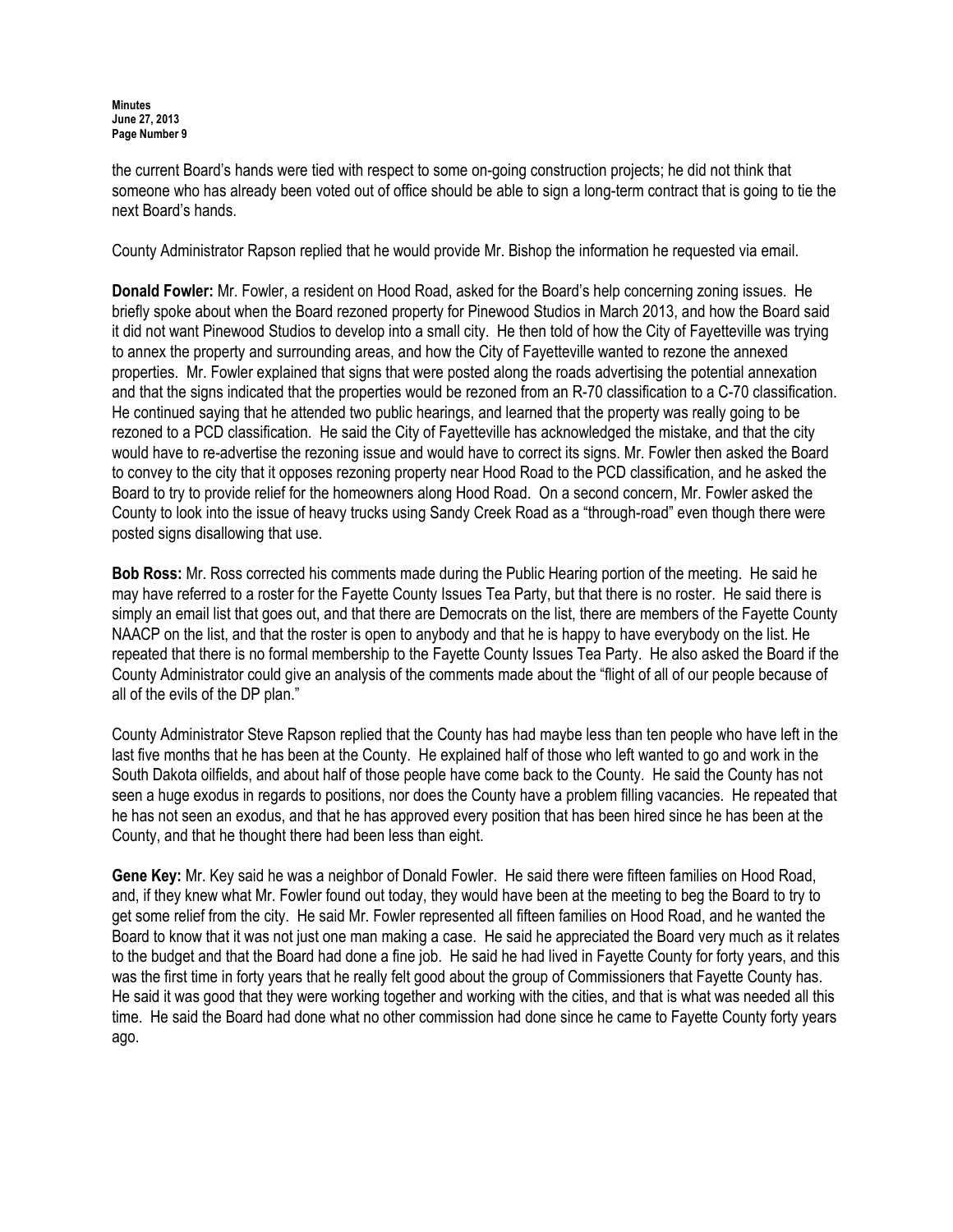## CONSENT AGENDA:

Commissioner Ognio asked to table Consent Agenda Item 6 until the July 9, 2013 Board of Commissioners meeting. Commissioner Barlow seconded the motion. No discussion followed. The motion passed unanimously.

Chairman Brown asked to remove Consent Agenda Item 7.

Commissioner Oddo moved to approve the remaining items on the Consent Agenda, specifically Item Numbers 4 and 5. Commissioner Barlow seconded the motion. No discussion followed. The motion passed unanimously.

- 4. Approval of the County Administrator's recommendation to enter into a Memorandum of Understanding between Fayette County and the City of Fayetteville for the Co-Location of Fayette County Ambulance at Fayetteville Fire Station 91. A copy of the request, identified as "Attachment 8", follows these minutes and is made an official part hereof.
- 5. Approval of staff's request to authorize Enviroprobe, LLC. to perform asbestos cleanup at 395 Oak Hill Drive, Fayetteville, in the amount of \$6,787.00, to recover said funds by attaching a lien on the property, and to approve a Right of Entry Agreement which allows the County to access the property, assume responsibility for the cleanup, and to attach the lien for all associated costs. A copy of the request, identified as "Attachment 9", follows these minutes and is made an official part hereof.
- 6. Approval of staff's recommendation to award Bid #859 and Alternative Bid #2 to Tractor and Equipment Company, in the amount of \$342,712.85, for the purchase of a Gradall XL4100 Wheeled Excavator with a 60" ditching bucket, 48" excavating bucket, and a tree limb shear, and authorization for the Chairman to sign any contract or related documents pertaining to this request.

This item was tabled until the July 9, 2013 Board of Commissioners meeting. A copy of this request, identified as "Attachment 10", follows these minutes and is made an official part hereof.

### 7. Approval of the May 23, 2013 Board of Commissioners Special Called Meeting Minutes, and the June 13, 2013 Board of Commissioners Meeting Minutes.

Chairman Brown noted that some suggested changes were made by the Board for the June 13, 2013 Minutes, and that the suggested changes were not made prior to the minutes being distributed to the public. Chairman Brown then read the suggested changes into the record. Chairman Brown then made a motion to approve the May 23, 2013 Board of Commissioners Special Called Meeting Minutes and the June 13, 2013 Board of Commissioners Meeting Minutes as amended. Multiple seconds, including Commissioners Oddo and Ognio, were received. No discussion followed. The motion passed unanimously.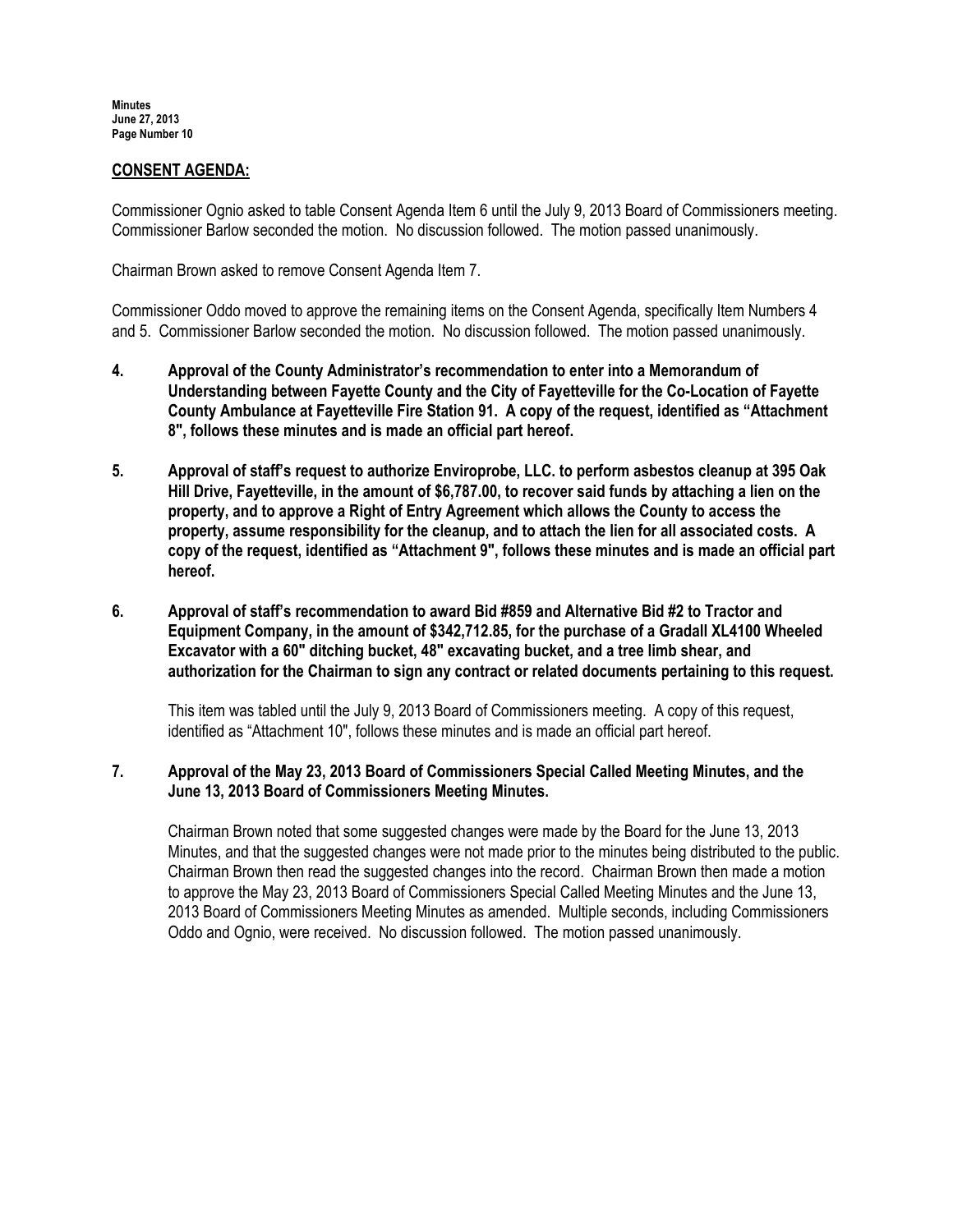#### OLD BUSINESS:

#### NEW BUSINESS:

8. Consideration of staff's recommendation to adopt Ordinance 2013-14 amending the Code of Ordinances for Fayette County, Georgia by establishing provisions pertaining to enforcement of County Ordinances, providing an effective date, repealing conflicting ordinances, providing for severability, and by promoting the public health, safety and welfare.

Interim County Attorney Dennis Davenport pointed out that the Ordinance Number should read 2013-04 instead of 2013-14 as indicated on the Agenda.

Mr. Davenport explained that an oath had been written that was not in the draft ordinance presented to the Board, and he asked the Board's permission to amend the draft ordinance in order to include the oath. Mr. Davenport said the oath would be placed in the ordinance after Section 2-23; meaning there will be a Section 2-24 on the ordinance that contains the oath. Mr. Davenport then read the oath into the record.

Chairman Brown moved to approve staff's recommendation to adopt Ordinance 2013-04 and to include Section 2-24 as read by the Interim County Attorney. Commissioner McCarty seconded the motion. No discussion followed. The motion passed unanimously. A copy of the request, identified as "Attachment 11", follows these minutes and is made an official part hereof.

## 9. Consideration of Commissioner David Barlow's recommendation of Ms. Cathy Berggren to fill an unexpired term on the Fayette County Board of Family and Children Services, with said term beginning June 27, 2013 and ending January 23, 2017.

Commissioner Barlow thanked Ms. Berggren for sitting through such a long meeting. He then introduced Ms. Berggren to the Board saying she is the Executive Director of Real Life Center, an organization that has been serving the community for many years. He said the Real Life Center takes care of people that are often not heard of who struggle with physical or mental health, and who struggle with financial well-being. She recalled that Real Life Center serves about 420 families a month, and that the service was done out of charitable kindness and out of the good hearts of the citizens of Fayette County. He concluded by thanking God for people like Captain Pete Nelms and Ms. Berggren, and he invited Captain Nelms to say a few words about Ms. Berggren.

Captain Pete Nelms, who serves as Chairman of the Family and Children Service's (DFACS) Board, spoke how Ms. Berggren was a natural fit for the Board and how she brought a wealth of community resources with her that could be utilized by DFACS.

Ms. Berggren said it was her pleasure to serve on the Department of Family and Children Services Board. She told the Board that she has been a resident of Fayette County for many years, and it was an honor to help families. She informed the Board that she has an undergraduate degree in social work and a Masters in Public Administration. She stated, however, that what qualified her was growing up on a dairy farm, being the youngest of five girls, and learning to help each other. She said that is what the Real Life Center is all about; neighbor helping neighbor. She said she has had the privilege to help families who are going through hard times by offering a hand up, not a hand out. She concluded that she looked forward to working with DFACS Director Susan Boggs and the team at DFACS.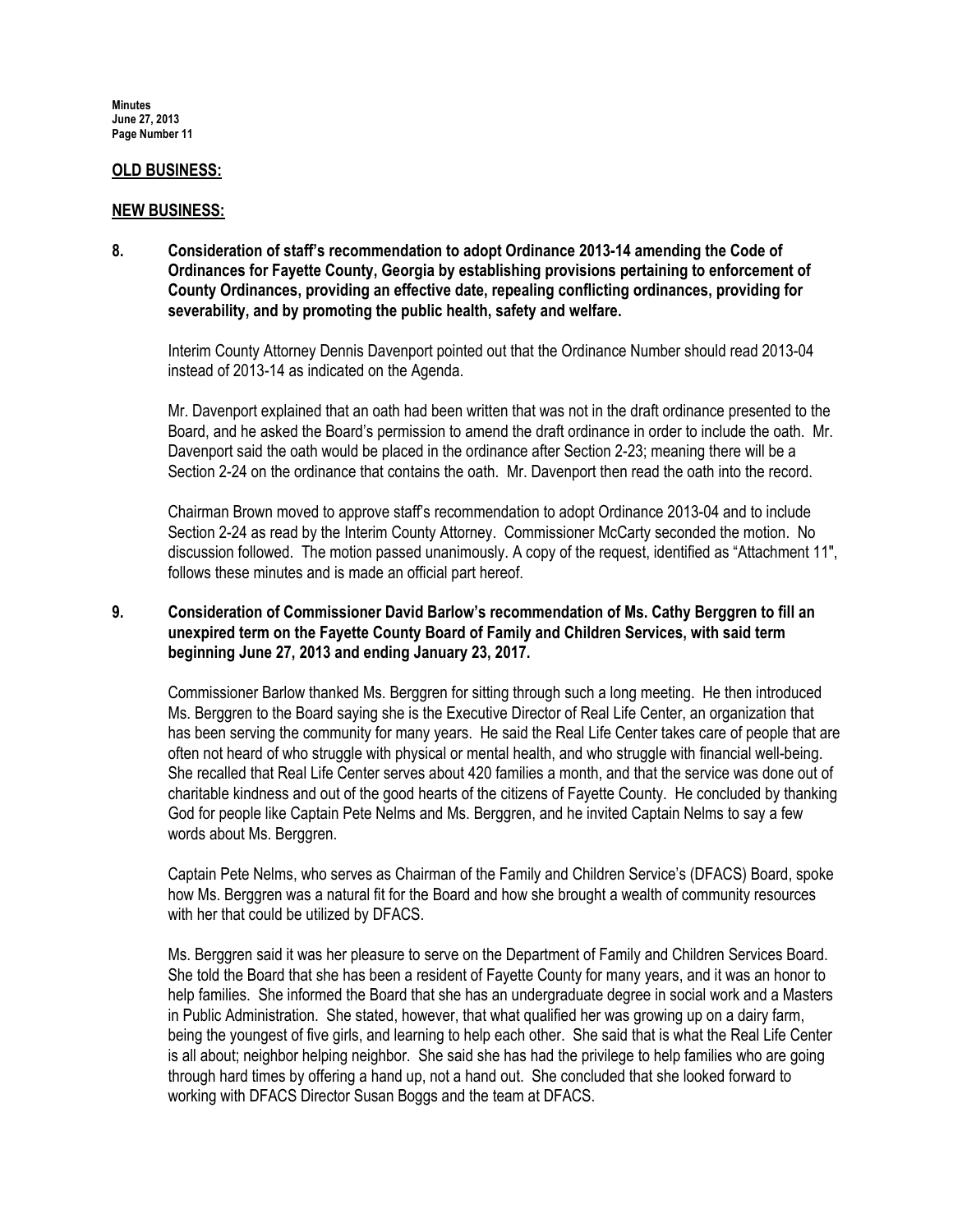Commissioner Barlow moved to accept his recommendation to have Cathy Berggren fill an unexpired term on the Fayette County Board of Family and Children Services with said term beginning June 27, 2013 and ending January 23, 2017. Commissioner Ognio seconded the motion. No discussion followed. The motion passed unanimously. A copy of the request, identified as "Attachment 12", follows these minutes and is made an official part hereof.

### 10. Consideration of Commissioner Allen McCarty's recommendation to reinstate County Employee Appreciation Picnics, on a bi-annual basis, beginning in 2013.

Commissioner McCarty said one of the first things that he remembered well when he became a Commissioner was going to a picnic that was held for the County employees, and getting to talk with them, meeting with them, and getting their reactions. He said that he also remembered how down through the years in places where he has worked, that those employers would do things for their employees; and that everybody appreciated it. Commissioner McCarty said Fayette County has a fantastic staff, and the fact that the County discontinued showing appreciation to them is unacceptable to him. He proposed that the County reinstate this process, and to do it on a bi-annual basis.

Chairman Brown asked County Administrator Rapson how did the County stand on this issue from a budgetary perspective. Mr. Rapson replied that the proposal would be funded from the money set aside for this type of project in the budget. He added that a sub-committee would be formed in regards to how to go about doing the Employee Appreciation days. He concluded that he had already received some input from staff on the issue, and that the events were recommended to take place during cooler days rather than hotter days.

Commissioner McCarty moved to approve his recommendation to reinstate County Employee Appreciation Picnics, on a bi-annual basis, beginning in 2013. Commissioner Barlow seconded the motion. No discussion followed. The motion passed unanimously. A copy of the request, identified as "Attachment 13", follows these minutes and is made an official part hereof.

### 11. Consideration of a request from the Fayette County Republican Party to authorize the County Clerk to recognize and certify the removal of Ms. Marilyn Watts as the Republican Representative on the Fayette County Board of Elections, and to recognize and certify the appointment of Ms. Claudia Eisenburg as the Republican Party's replacement on the Fayette County Board of Elections.

This item was removed from the Agenda during the acceptance of the Agenda. A copy of the request, identified as "Attachment 14", follows these minutes and is made an official part hereof.

### 12. Approval of the June 19, 2013 Board of Commissioners Special Called Meeting Minutes. Chairman Brown was not present for this meeting.

Commissioner Oddo moved to approve the June 19, 2013 Board of Commissioners Special Called Meeting Minutes. Commissioner Ognio seconded the motion. No discussion followed. The motion passed 4-0-1 with Chairman Brown abstaining from the vote.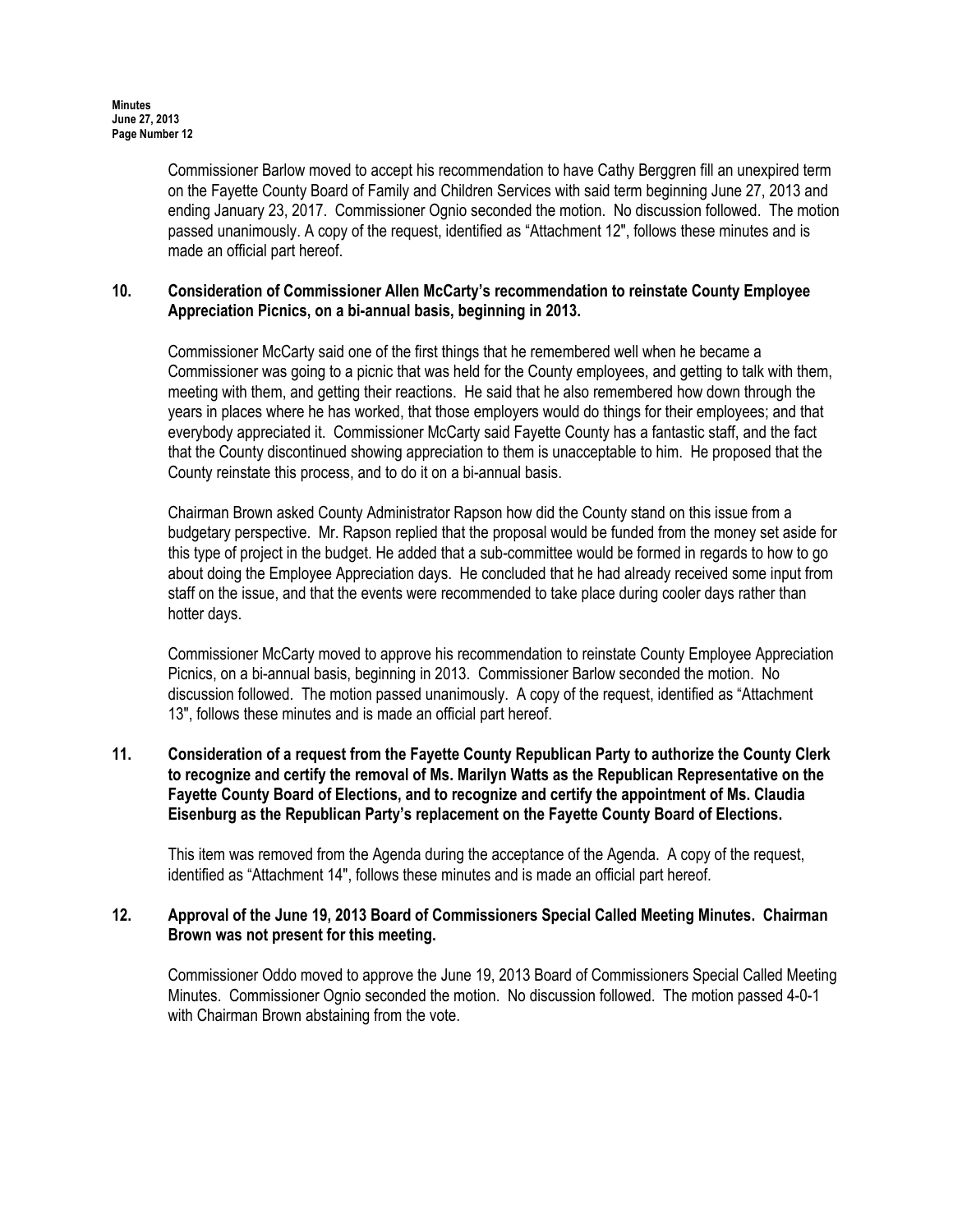### ADMINISTRATOR'S REPORTS:

Grand Opening of Lake McIntosh: County Administrator Steve Rapson reminded the Board that June 28, 2013 was the grand opening for Lake McIntosh at 10:00 a.m. He invited those who could make it to go to the opening.

Rescheduling of the July 11, 2013 Board of Commissioners Meeting: County Administrator Steve Rapson reported that the July 11, 2013 Board of Commissioners Meeting had to be cancelled, and has instead been rescheduled to July 9, 2013. He explained that on July 9, 2013 there would be a meeting held at 5:30 p.m., which is a Joint Meeting between the City of Fayetteville and Fayette County, to discuss the Pinewood Annexation. He said following the 5:30 p.m. meeting, the Board of Commissioners would hold a second Official Meeting at 7:30 p.m.

# ATTORNEY'S REPORTS:

Three Items for Executive Session: Interim County Attorney Dennis Davenport reported that he had three items for Executive Session: two items involving Pending Litigation and two items to approve Executive Session Minutes from June 13 and June 19, 2013.

### COMMISSIONERS' REPORTS:

Commissioner Barlow: Commissioner Barlow apologized to Mrs. Mary Parrott for referring to her as Mary Holland during his previous comments. He said when he was videotaping those budget meetings, she was Mary Holland. He said it was an innocent error because he does know who Mrs. Parrott is. He said the Board was tickled pink to have her with the County.

Commissioner McCarty: Commissioner McCarty introduced his granddaughter who, despite her grandfather and mother and father being involved in television, was not encouraged to be in television--even though she was born in front of a television camera. He said she chose on her own to go to the Atlanta Art Institute where she is taking film production, editing and related courses. He pointed out that she brought her video camera and filmed tonight's meeting, and that her name is Jennifer.

**Commissioner Ognio:** Commissioner Ognio wished everyone a safe and happy  $4<sup>th</sup>$  of July. He asked everyone to be careful since there may be drinking going on, and asked for everyone to be aware of what was around them.

Commissioner Oddo: Commissioner Oddo pointed out that he was married on July 4, 2013, and he wished his wife, Pily, a happy anniversary.

### EXECUTIVE SESSION:

Three Items for Executive Session: Chairman Brown moved to leave the regularly scheduled meeting and go into Executive Session. Commissioner McCarty seconded the motion. No discussion followed. The motion passed unanimously.

The Board of Commissioners recessed into Executive Session at 9:36 p.m. and returned to Official Session at 9:57 p.m.